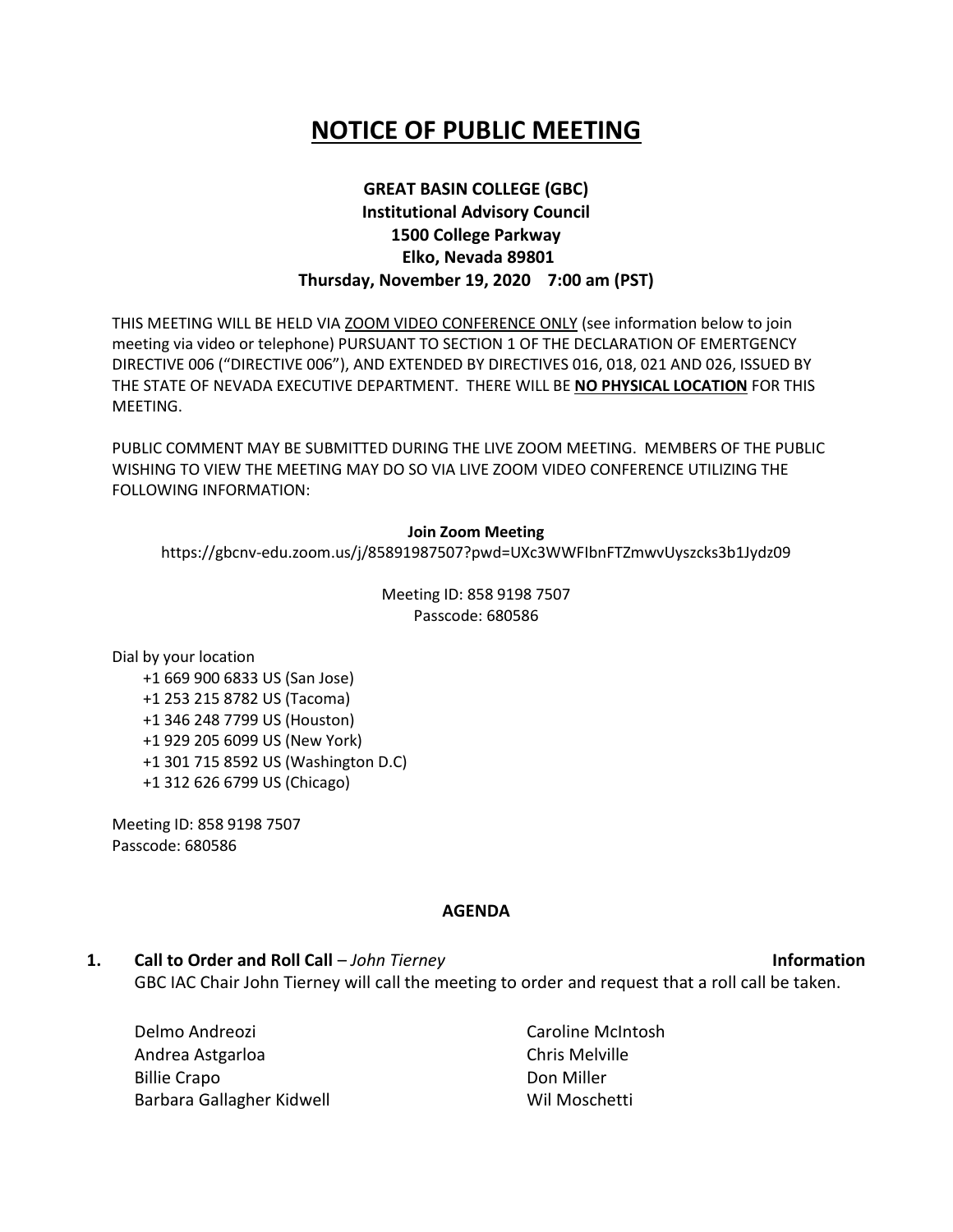Dave Roden Jolene Supp John Tierney

| 2.                                                                                                                                                                                                                            | <b>Public Comment</b> (see foregoing notation regarding public comment)                                                                                                                                                                                                | <b>Information</b> |
|-------------------------------------------------------------------------------------------------------------------------------------------------------------------------------------------------------------------------------|------------------------------------------------------------------------------------------------------------------------------------------------------------------------------------------------------------------------------------------------------------------------|--------------------|
| 3.                                                                                                                                                                                                                            | <b>GBC IAC Acting Chair Report - John Tierney</b><br>A. Discuss GBC IAC direction<br>B. Other discussions on community needs and informative<br>topics.                                                                                                                | <b>Information</b> |
| 4.                                                                                                                                                                                                                            | <b>IAC Member Reports</b><br>GBC IAC members will report on community needs.                                                                                                                                                                                           |                    |
| 5.                                                                                                                                                                                                                            | President's Report - Joyce Helens                                                                                                                                                                                                                                      | <b>Information</b> |
| 6.                                                                                                                                                                                                                            | Vice President for Student & Academic Affairs Report - Jake Rivera                                                                                                                                                                                                     | <b>Information</b> |
| 7.                                                                                                                                                                                                                            | Faculty Senate Update - Brian Zeizsler                                                                                                                                                                                                                                 | <b>Information</b> |
| 8.                                                                                                                                                                                                                            | Vice Chancellor for Community Colleges Report - Nate MacKinnon                                                                                                                                                                                                         | <b>Information</b> |
|                                                                                                                                                                                                                               | Vice Chancellor for Community Colleges will give a verbal report on<br>important issues.                                                                                                                                                                               |                    |
| 9.                                                                                                                                                                                                                            | <b>New Business</b><br>Items for consideration at future meetings may be suggested. Any discussion of an item under<br>"New Business" is limited to description and clarification of the subject matter of the item,<br>which may include the reasons for the request. | <b>Information</b> |
| 10.                                                                                                                                                                                                                           | Public Comment (see foregoing notation regarding public comment)                                                                                                                                                                                                       | <b>Information</b> |
| 11.                                                                                                                                                                                                                           | Adjourn                                                                                                                                                                                                                                                                | <b>Information</b> |
| This notice and agenda has been posted at or before 9:00 a.m. on November 16, 2020, three business days before<br>the meeting, in accordance with NRS 241.020, at the meeting location and at the following public locations: |                                                                                                                                                                                                                                                                        |                    |
|                                                                                                                                                                                                                               | GBC's IAC website (http://www.gbcnv.edu/administration/advisory.html)<br>$\bullet$<br>The Nevada Public Notice website pursuant to NRS 232.2175 (http://notice.nv.gov/)<br>$\bullet$                                                                                   |                    |

## **IMPORTANT INFORMATION ABOUT THE AGENDA AND PUBLIC MEETING**